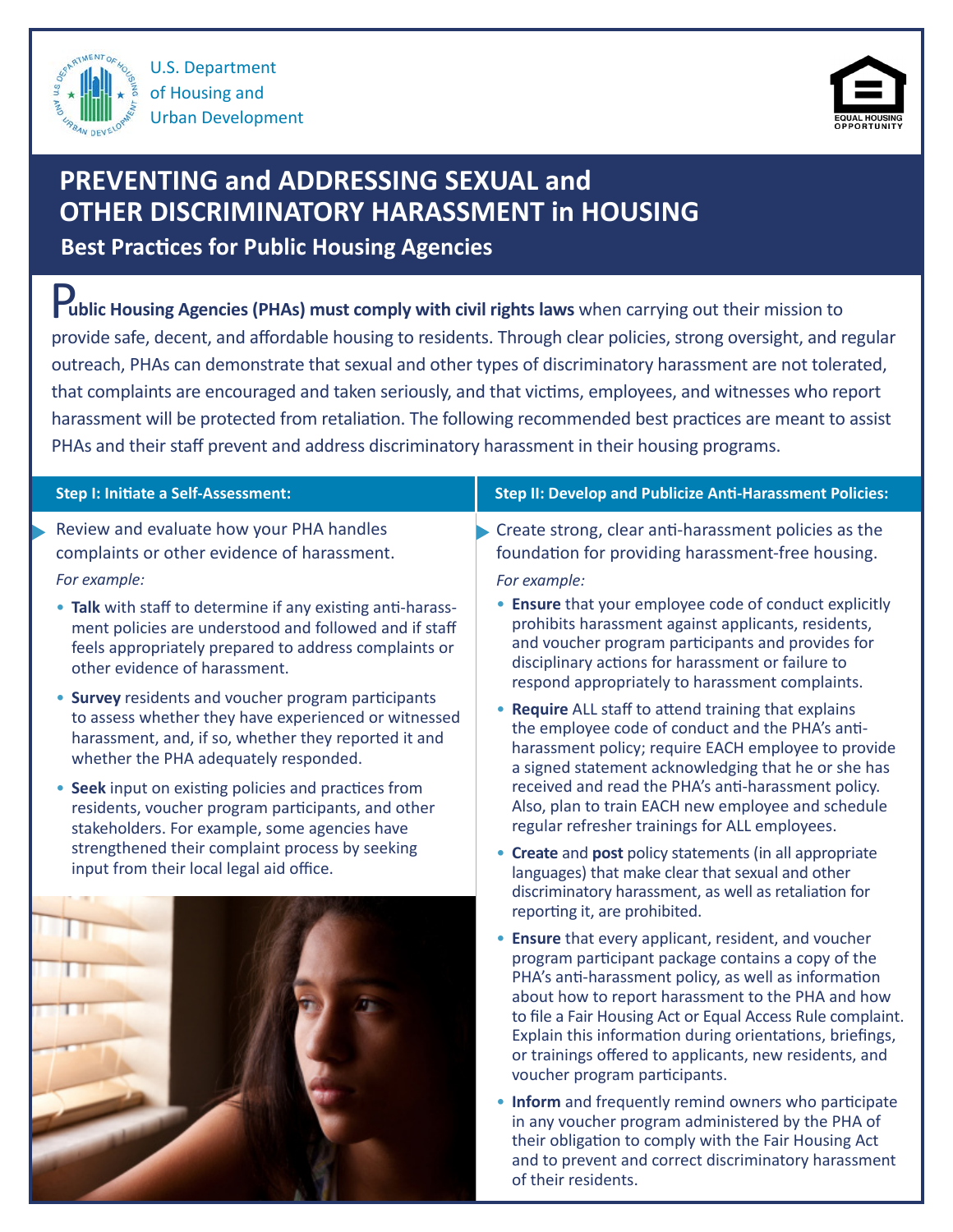### **Step III: Set Up a System to Receive, Investigate, and Respond to Complaints:**

Consistent, effective systems for receiving and addressing complaints or other evidence of harassment are critical to preventing and stopping harassment.

#### *For example:*

- **Establish** written policies and procedures that provide multiple ways for applicants, residents, voucher program participants, and staff to easily and safely submit a complaint, e.g., by phone, email, online, or in person.
- **Hire or designate** a complaint coordinator who is responsible for ensuring complaints are appropriately handled and processed quickly.
	- Ensure that every complaint of harassment is properly addressed, regardless of who receives it.
	- Train all PHA employees to gather basic information if they get a complaint or otherwise learn of harassment, including:
		- Victim name and contact information for follow up;
		- Summary of what happened (tell victim to save evidence, e.g., texts, photos, voicemail, letters, notes, journals, etc.).
		- Name of harasser(s), witness(es), and other possible victims, if known.
		- Property name and address; and
		- Date(s), time(s), and location(s) of harassment.
- **Use** a case management system to flag reports of harassment, identify staff or housing providers named in complaints, and document any corrective actions taken.
- **Establish** a process for consistently and appropriately responding to EACH complaint by:
	- Providing prompt written notice of receipt of the complaint to those alleged to have harassed or violated program rules (unless doing so would jeopardize the safety of the complaining individual) and to the alleged victim(s);
	- Taking measures to protect the alleged victim(s) from retaliation for making a complaint; and
	- Investigating the allegations thoroughly, informing the alleged victim and alleged harasser of the findings from the investigation, and providing an explanation of what action was (or was not) taken, and why.
		- In situations where the alleged harasser has denied the allegations, the PHA must look for other information that might help determine the truth. For example, past complaints against the same person might corroborate the allegations.
- **Ensure** your PHA's Administrative Plan allows existing voucher program participants to retain or receive a tenant-based voucher or project-based unit when the participant wishes to transfer because of sexual or other discriminatory harassment.
- **Maintain** records of all complaints, including in both the alleged victim's file and the alleged harasser's file.
- **Assess** periodically whether complaint procedures are effective.
- **Ensure** that your PHA has appropriate liability insurance and understands the requirements for making a claim on the insurance.